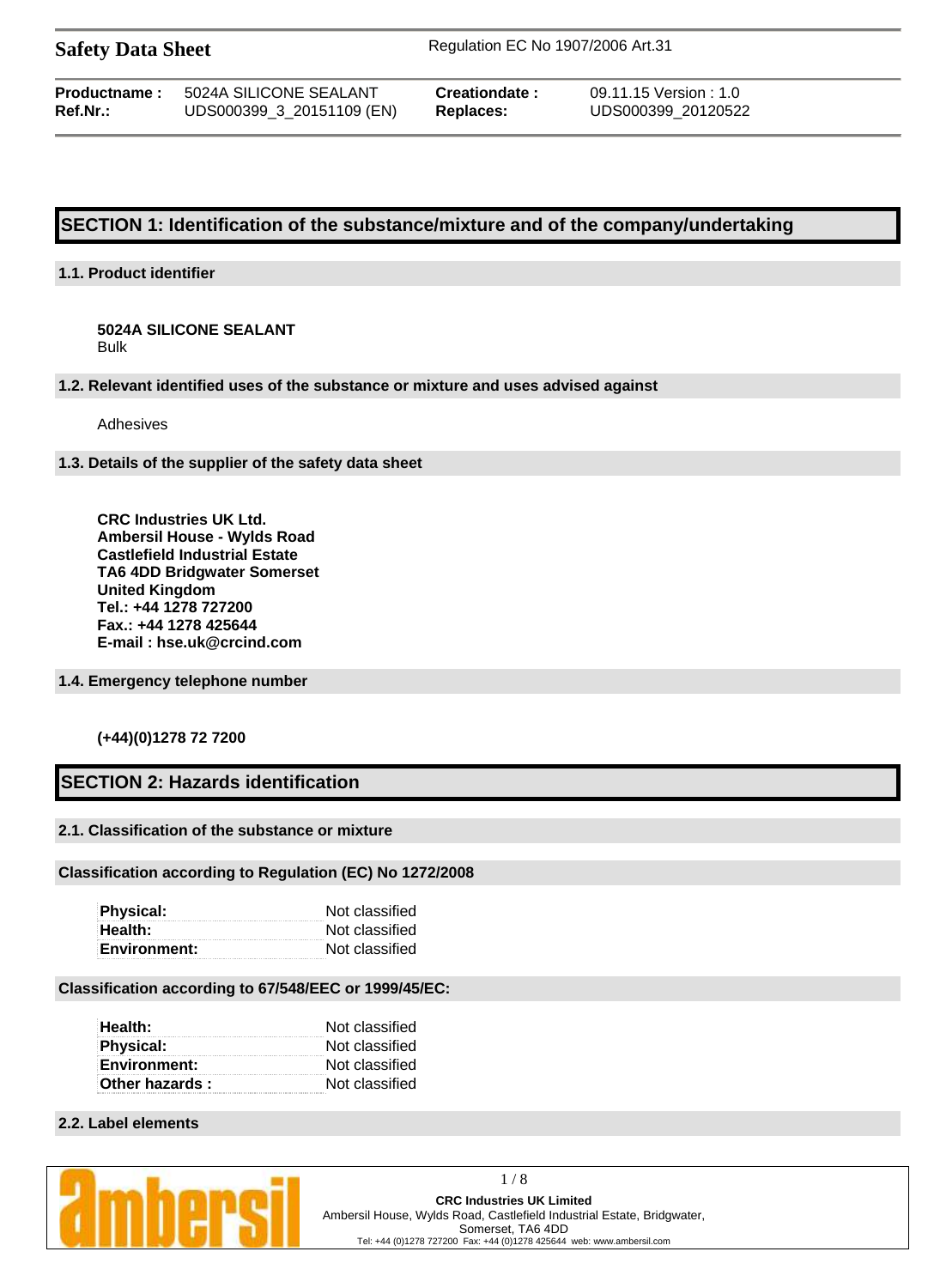| <b>Safety Data Sheet</b> |                           | Regulation EC No 1907/2006 Art.31 |                      |  |
|--------------------------|---------------------------|-----------------------------------|----------------------|--|
| Productname:             | 5024A SILICONE SEALANT    | Creationdate:                     | 09.11.15 Version:1.0 |  |
| Ref.Nr.:                 | UDS000399_3_20151109 (EN) | Replaces:                         | UDS000399 20120522   |  |

### **Labelling according to Regulation (EC) No 1272/2008**

**Precautionary statement(s):** P101 : If medical advice is needed, have product container or label at hand. P102 : Keep out of reach of children. P501-2 : Dispose of contents/container to an authorised waste collection point.

### **2.3. Other hazards**

None

# **SECTION 3: Composition/information on ingredients**

### **3.1. Substances**

Not applicable.

### **3.2. Mixtures**

No health or environmental hazardous components in concentrations exceeding the limits for classification.

No information available (\* Explanation phrases : see chapter 16)

# **SECTION 4: First aid measures**

# **4.1. Description of first aid measures**

| <b>Contact with eyes:</b> | If substance has got into eyes, immediately wash out with plenty of water for<br>several minutes<br>Seek medical attention if irritation persists |
|---------------------------|---------------------------------------------------------------------------------------------------------------------------------------------------|
| Contact with skin:        | Wash with water and soap.<br>Seek medical attention if irritation persists                                                                        |
| Inhalation:               | Fresh air, keep warm and at rest.<br>Seek medical attention if ill effects occur                                                                  |
| Ingestion:                | If swallowed do not induce vomiting<br>Seek medical advice                                                                                        |

### **4.2. Most important symptoms and effects, both acute and delayed**

| Inhalation :         | No adverse health effects expected |
|----------------------|------------------------------------|
| Ingestion :          | No adverse health effects expected |
| <b>Skin contact:</b> | Mildly irritating to skin          |
|                      | Symptoms: redness and pain         |
| Eye contact :        | Mildly irritating to eyes          |
|                      | Symptoms: redness and pain         |

### **4.3. Indication of any immediate medical attention and special treatment needed**

**General Advice :** If you feel unwell, seek medical advice (show the label where possible

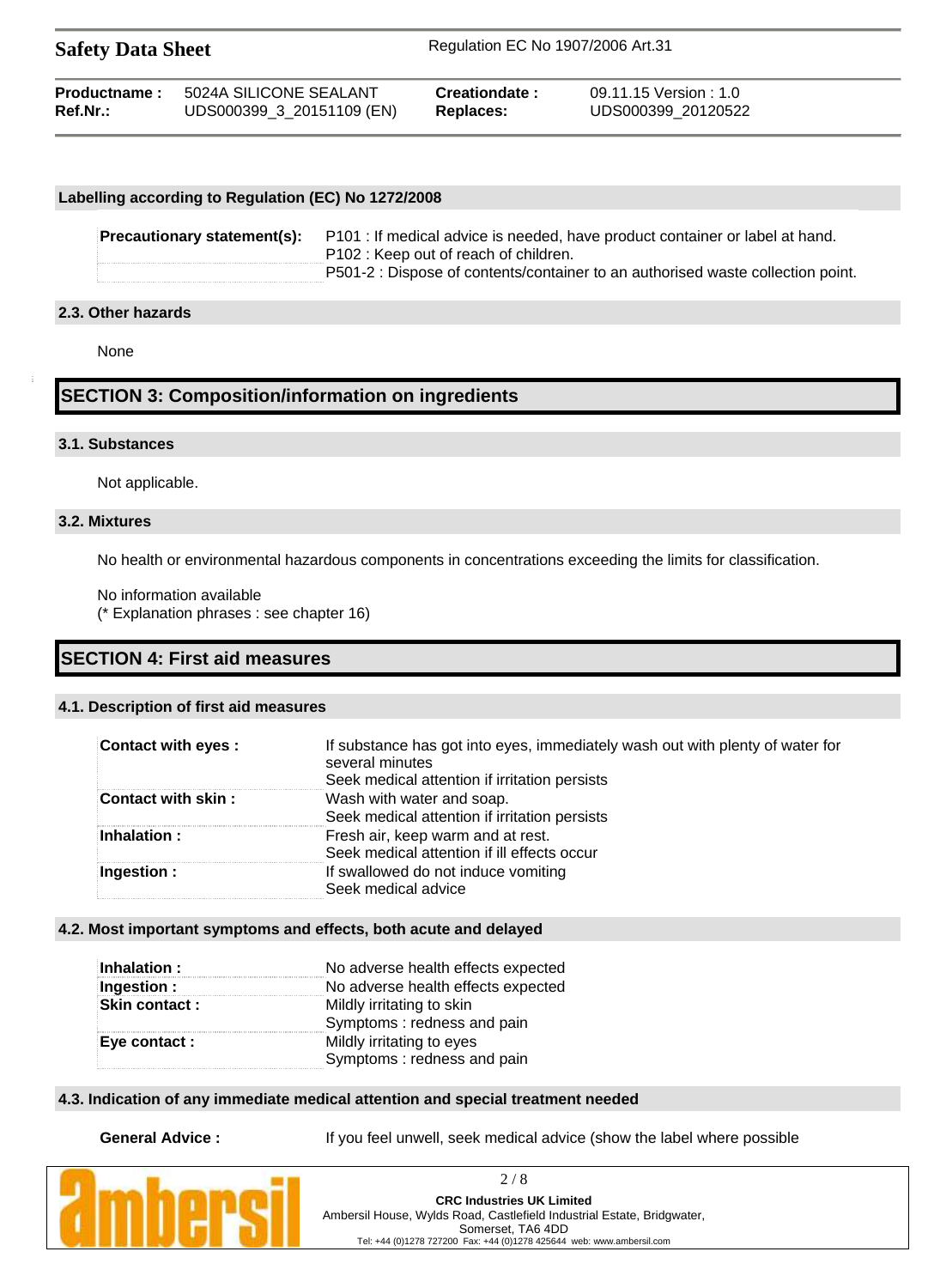| <b>Safety Data Sheet</b> |                        |                      | Regulation EC No 1907/2006 Art.31 |  |
|--------------------------|------------------------|----------------------|-----------------------------------|--|
| <b>Productname:</b>      | 5024A SILICONE SEALANT | <b>Creationdate:</b> | 09.11.15 Version : 1.0            |  |

If symptoms persist always call a doctor

**Ref.Nr.:** UDS000399\_3\_20151109 (EN) **Replaces:** UDS000399\_20120522

# **SECTION 5: Firefighting measures**

### **5.1. Extinguishing media**

foam, carbon dioxide or dry agent

### **5.2. Special hazards arising from the substance or mixture**

Forms hazardous decomposition products CO,CO2 formaldehyde

### **5.3. Advice for firefighters**

Keep container(s) exposed to fire cool, by spraying with water In case of fire, do not breathe fumes Remark: in contact with humide air, acetic acid (CAS n° 64-19-7, C R10-35) is liberated

# **SECTION 6: Accidental release measures**

### **6.1. Personal precautions, protective equipment and emergency procedures**

Shut off all ignition sources Ensure adequate ventilation Wear suitable protective clothing including eye/face protection.

### **6.2. Environmental precautions**

Do not allow to enter public sewers and watercourses If polluted water reaches drainage systems or water courses, immediately inform appropriate authorities

### **6.3. Methods and material for containment and cleaning up**

Absorb spillage in suitable inert material

### **6.4. Reference to other sections**

For further information see section 8

# **SECTION 7: Handling and storage**

## **7.1. Precautions for safe handling**

Use only in well ventilated areas Avoid contact with skin and eyes. Wash thoroughly after use

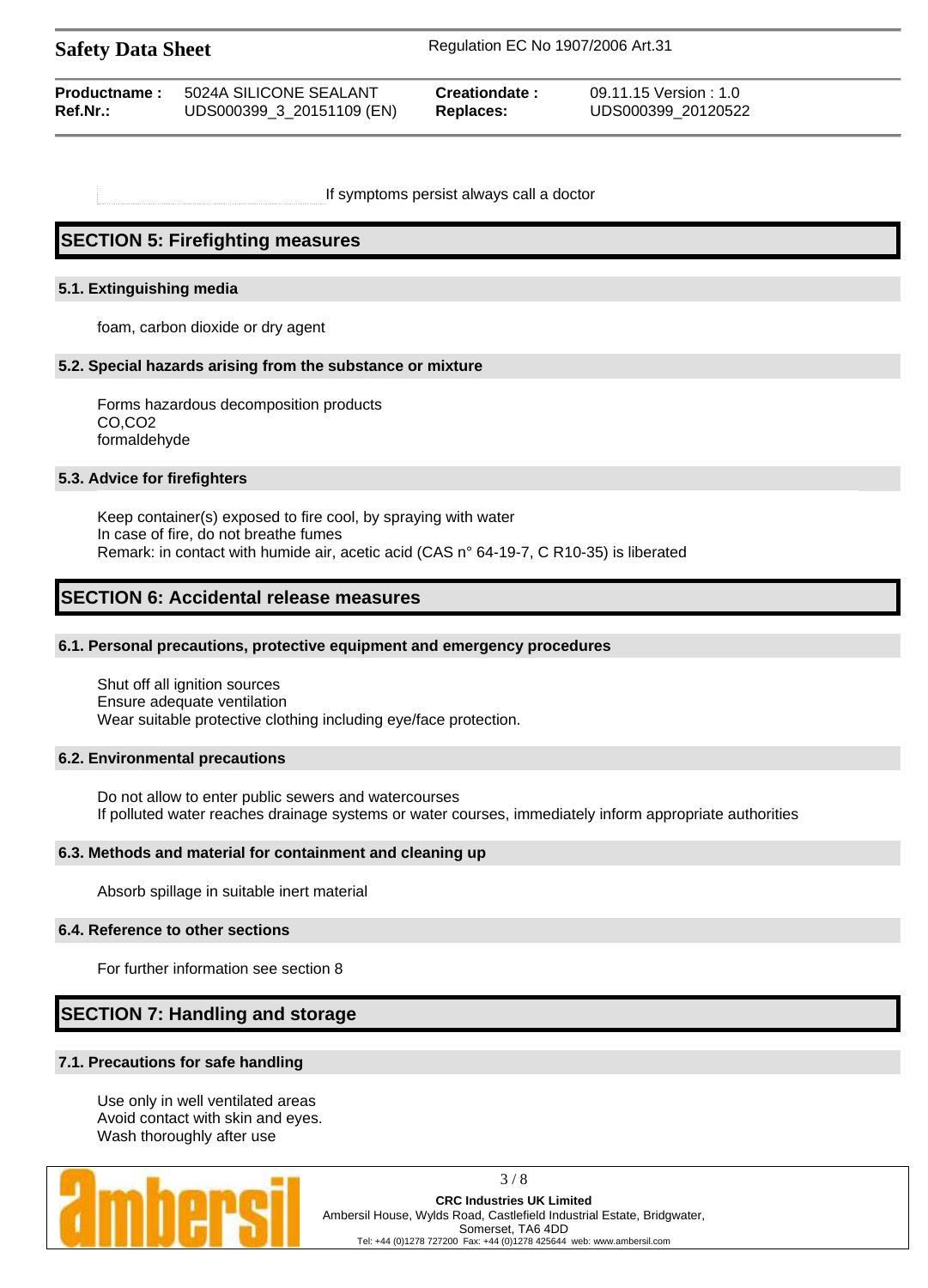| <b>Safety Data Sheet</b> |                           | Regulation EC No 1907/2006 Art.31 |                       |  |
|--------------------------|---------------------------|-----------------------------------|-----------------------|--|
| Productname:             | 5024A SILICONE SEALANT    | Creationdate:                     | 09.11.15 Version: 1.0 |  |
| $Ref.Nr.$ :              | UDS000399_3_20151109 (EN) | Replaces:                         | UDS000399 20120522    |  |

Wear protective gloves/protective clothing/eye protection/face protection.

### **7.2. Conditions for safe storage, including any incompatibilities**

Keep in a cool, dry, well ventilated place Keep out of reach of children.

### **7.3. Specific end use(s)**

Adhesives

# **SECTION 8: Exposure controls/personal protection**

### **8.1. Control parameters**

### **Exposure limits :**

No information available

### **8.2. Exposure controls**

| <b>Control procedures:</b>  | Ensure adequate ventilation                                                                |
|-----------------------------|--------------------------------------------------------------------------------------------|
|                             | Protect from moisture.                                                                     |
|                             | Remark: in contact with humide air, acetic acid (CAS n° 64-19-7, C R10-35) is<br>liberated |
| <b>Personal protection:</b> | Take precautions to avoid contact with skin and eyes when handling the<br>product.         |
|                             | Ensure adequate ventilation                                                                |
| :inhalation :               | In case of insufficient ventilation, wear suitable respiratory equipment.                  |
| hands and skin $\colon$     | Wear suitable protective gloves against chemicals                                          |
| Recommended gloves:         | <b>Nitrile</b>                                                                             |
| eves :                      | Wear safety goggles.                                                                       |

# **SECTION 9: Physical and chemical properties**

## **9.1. Information on basic physical and chemical properties**

| Apperance : physical state :                    | Paste.                |
|-------------------------------------------------|-----------------------|
| colour:                                         | Coloured.             |
| odour:                                          | Acetic acid.          |
| $pH$ :                                          | Not available.        |
| Boiling point/range :                           | Not available.        |
| Flash point :                                   | > 100 °C (Closed Cup) |
| <b>Evaporation rate:</b>                        | Not available.        |
| Explosion limits : upper limit : Not available. |                       |
| lower limit :                                   | Not available.        |
| Vapour pressure :                               | Not available.        |
| <b>Relative density:</b>                        | 1.02 $q/cm3$ .        |



4 / 8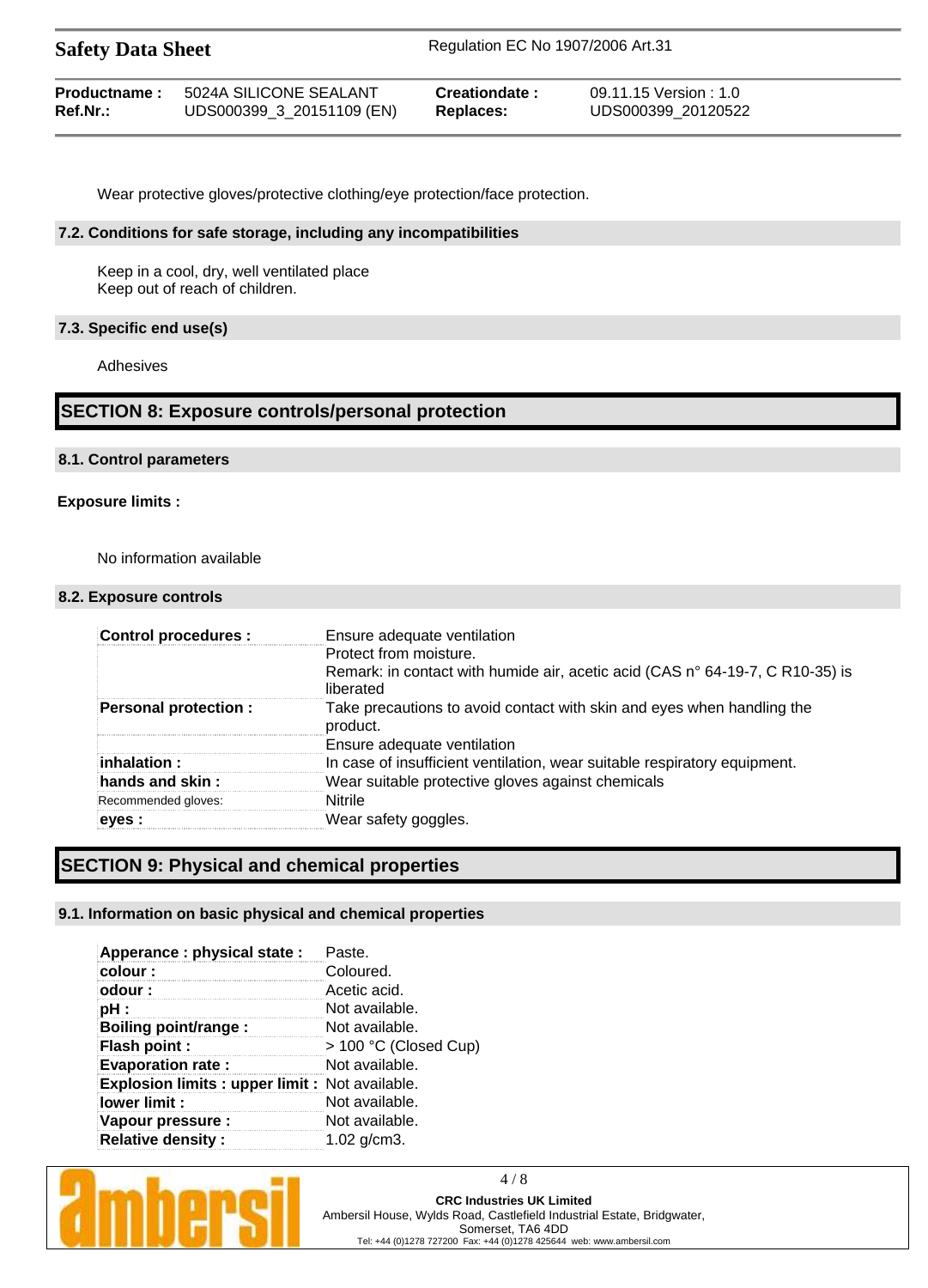| <b>Safety Data Sheet</b> | Regulation EC No 1907/2006 Art.31 |
|--------------------------|-----------------------------------|
|                          |                                   |

| Productname: | 5024A SILICONE SEALANT    | Creationdate: | 09.11.15 Version:1.0 |
|--------------|---------------------------|---------------|----------------------|
| Ref.Nr.:     | UDS000399_3_20151109 (EN) | Replaces:     | UDS000399 20120522   |

| Insoluble in water |
|--------------------|
| Not available.     |
| Not available.     |
|                    |

### **9.2. Other information**

# **SECTION 10: Stability and reactivity**

### **10.1. Reactivity**

No hazardous reactions known if used for its intended purpose

### **10.2. Chemical stability**

Stable

### **10.3. Possibility of hazardous reactions**

No hazardous reactions known if used for its intended purpose

### **10.4. Conditions to avoid**

Avoid overheating When heated above 150°C formaldehyde vapours may be formed Protect from moisture. Remark: in contact with humide air, acetic acid (CAS n° 64-19-7, C R10-35) is liberated

### **10.5. Incompatible materials**

Strong oxidising agent

### **10.6. Hazardous decomposition products**

CO,CO2 formaldehyde

# **SECTION 11: Toxicological information**

## **11.1. Information on toxicological effects**

### **Information on likely routes of exposure:**

| Inhalation :   | No adverse health effects expected |
|----------------|------------------------------------|
| Ingestion :    | No adverse health effects expected |
| Skin contact : | May cause irritation.              |
| Eye contact :  | May cause irritation.              |

## **Toxicological data :**

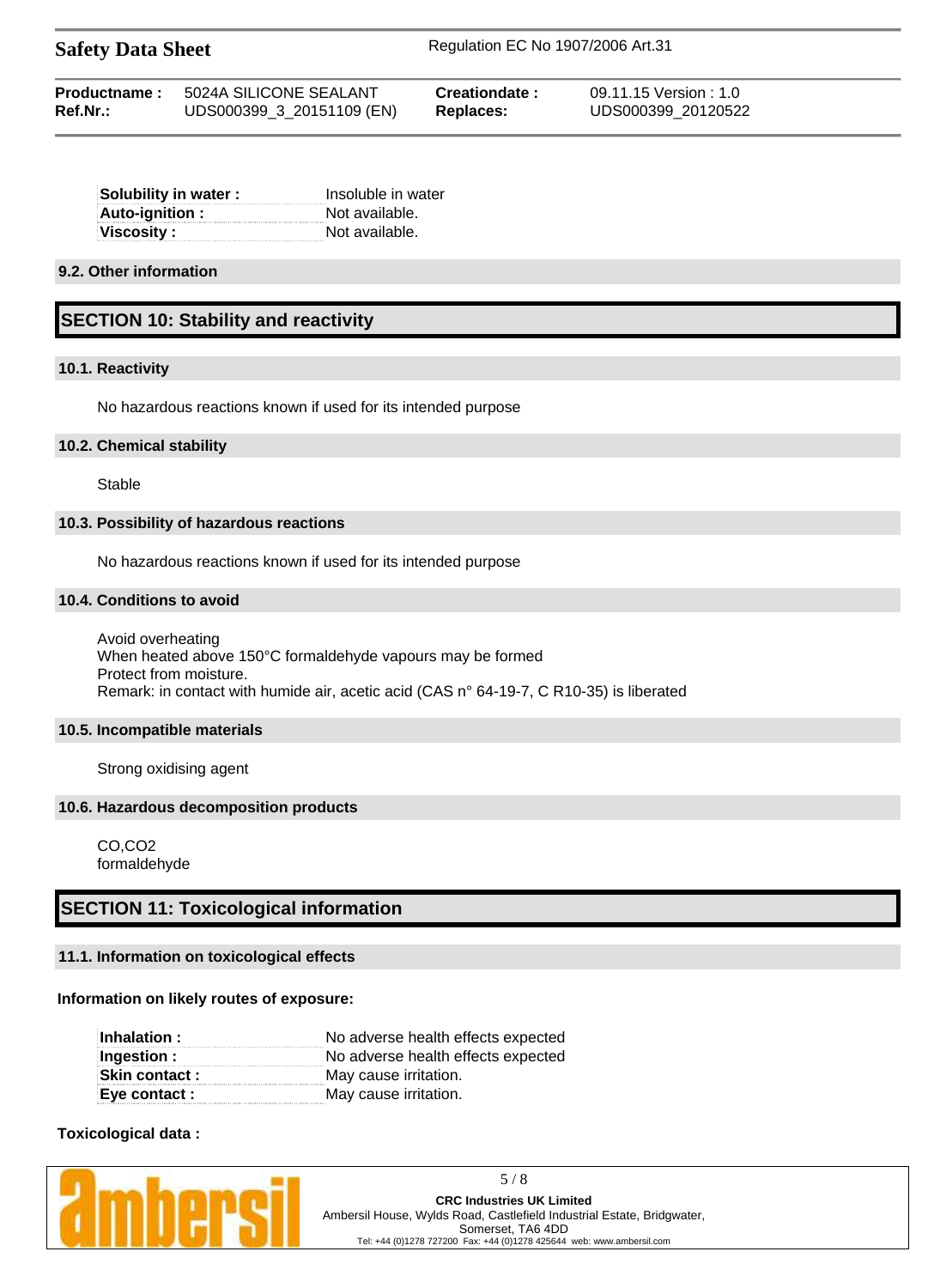| <b>Safety Data Sheet</b> |                           | Regulation EC No 1907/2006 Art.31 |                       |  |
|--------------------------|---------------------------|-----------------------------------|-----------------------|--|
| Productname:             | 5024A SILICONE SEALANT    | Creationdate:                     | 09.11.15 Version: 1.0 |  |
| $Ref.Nr.$ :              | UDS000399_3_20151109 (EN) | Replaces:                         | UDS000399 20120522    |  |

No information available

# **SECTION 12: Ecological information**

## **12.1. Toxicity**

Not classified

## **Ecotoxicological data:**

No information available

# **12.2. Persistence and degradability**

No information available

## **12.3. Bioaccumulative potential**

No information available

# **12.4. Mobility in soil**

Insoluble in water

# **12.5. Results of PBT and vPvB assessment**

No information available

### **12.6. Other adverse effects**

No information available

# **SECTION 13: Disposal considerations**

## **13.1. Waste treatment methods**

| Product :                      | This material and its container must be disposed of in a safe way.         |
|--------------------------------|----------------------------------------------------------------------------|
|                                | Do not discharge into drains or the environment, dispose to an authorised  |
|                                | waste collection point.                                                    |
| <b>Contaminated packaging:</b> | Disposal should be in accordance with local, state or national legislation |

# **SECTION 14: Transport information**

# **14.1. UN number**

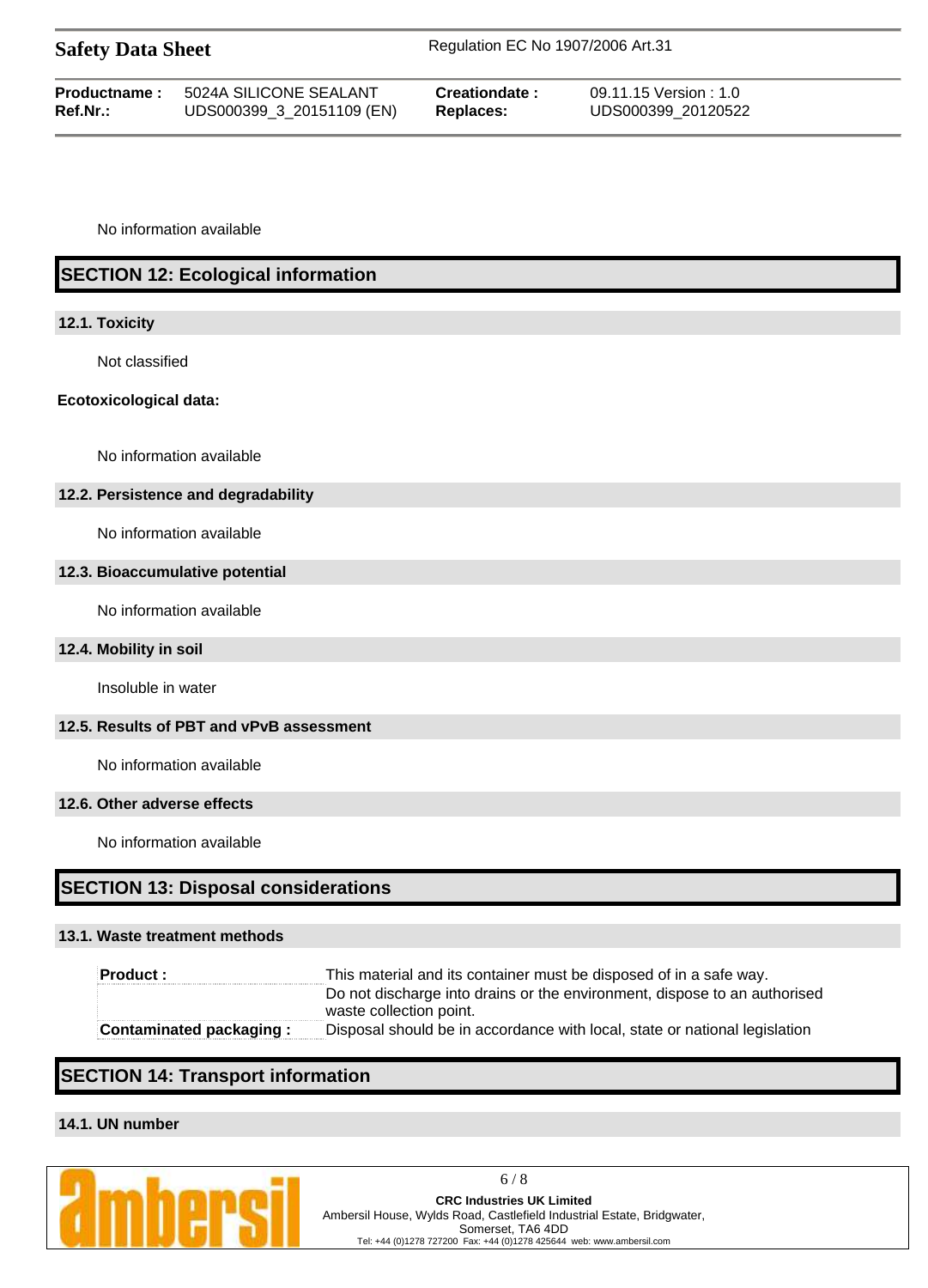| <b>Safety Data Sheet</b> |                           | Regulation EC No 1907/2006 Art.31 |                      |  |
|--------------------------|---------------------------|-----------------------------------|----------------------|--|
| Productname:             | 5024A SILICONE SEALANT    | Creationdate:                     | 09.11.15 Version:1.0 |  |
| Ref.Nr.:                 | UDS000399_3_20151109 (EN) | <b>Replaces:</b>                  | UDS000399 20120522   |  |

| UN-number:                                                                                                       | Not classified as hazardous for transport                                     |
|------------------------------------------------------------------------------------------------------------------|-------------------------------------------------------------------------------|
| 14.2. UN proper shipping name                                                                                    |                                                                               |
| Proper shipping name:                                                                                            | Not applicable.                                                               |
| 14.3. Transport hazard class(es)                                                                                 |                                                                               |
| Class:<br>ADR/RID - Classification code:                                                                         | Not applicable.<br>Not applicable.                                            |
| 14.4. Packing group                                                                                              |                                                                               |
| Packing group:                                                                                                   | Not applicable.                                                               |
| 14.5. Environmental hazards                                                                                      |                                                                               |
| ADR/RID - Environmentally<br>hazardous:<br>IMDG - Marine pollutant:<br>IATA/ICAO - Environmentally<br>hazardous: | <b>No</b><br>No<br>No                                                         |
|                                                                                                                  |                                                                               |
| 14.6. Special precautions for user                                                                               |                                                                               |
| IMDG - Ems:                                                                                                      | Not applicable.                                                               |
|                                                                                                                  | 14.7. Transport in bulk according to Annex II of MARPOL73/78 and the IBC Code |
| Not applicable.                                                                                                  |                                                                               |
| <b>SECTION 15: Regulatory information</b>                                                                        |                                                                               |

# **15.1. Safety, health and environmental regulations/legislation specific for the substance or mixture**

The Safety Data Sheet is compiled according to the current European requirements. EU-directive 99/45/EC Regulation (EC) No 1907/2006 (REACH) Regulation (EC) No 1272/2008 (CLP)

# **15.2. Chemical safety assessment**

No information available

# **SECTION 16: Other information**

This product should be stored, handled and used in accordance with good industrial hygiene practices and in conformity with any legal regulation.

The information contained herewith is based on the present state of our knowledge and is intended to describe



7 / 8